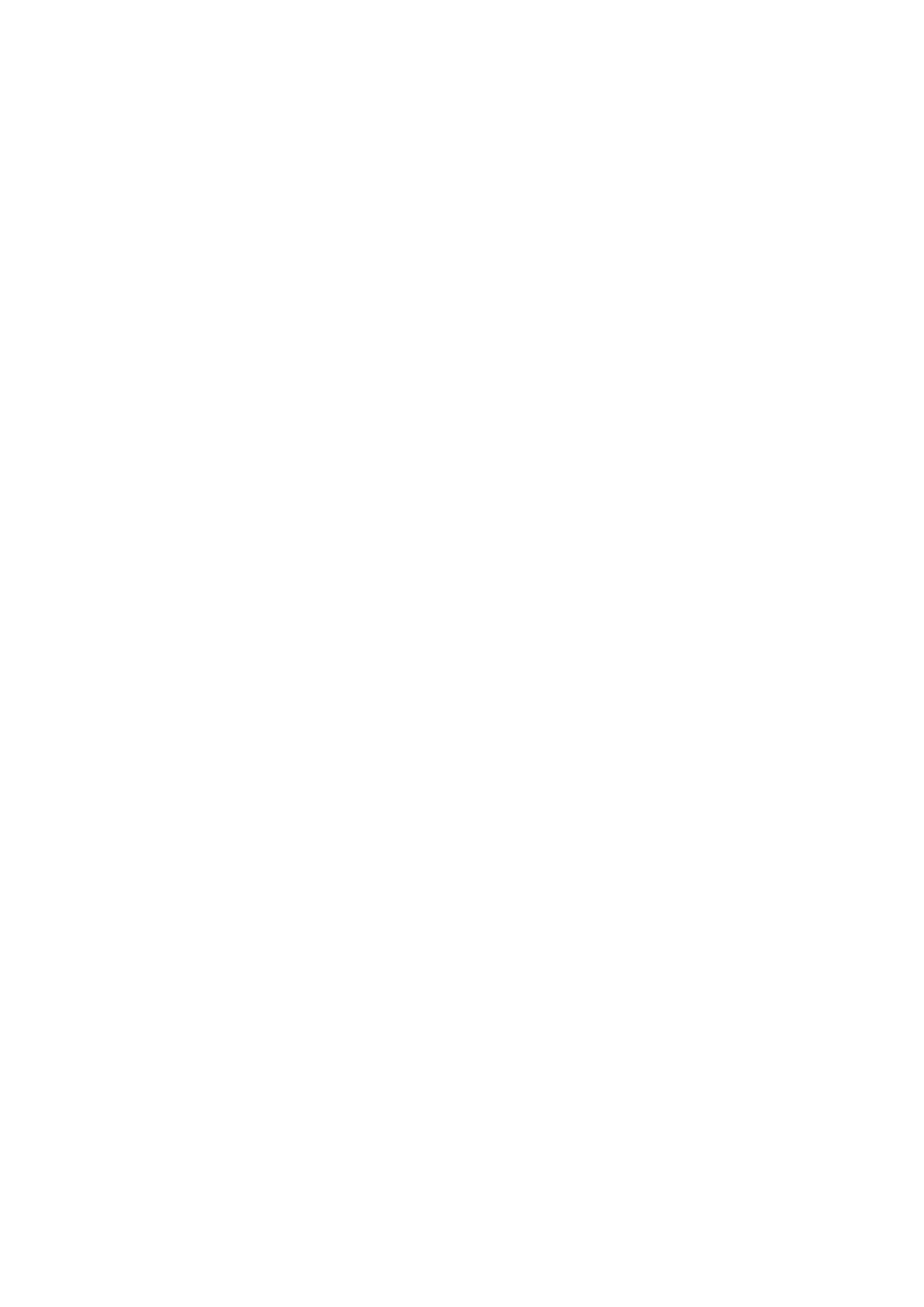

## *Features*

- **IP68 dust and water-proof (submersible)**
	- **Washdown construction for easy cleaning**
	- i **4500 hours of continuous operation with 6 D batteries**
	- **Supersized LCD of 39 mm character height**
	- **Easily switchable, multiple weighing units (kg, lb, oz, and pcs)**
- **High speed stabilization of 1 second**
- $0600$ **Stainless steel weighing pan (SC: SUS304, SE: SUS430)**
	- Waterproof and corrosion-resistant load cell<sup>ii</sup>
	- Quick USB interface<sup>ii</sup> and RS-232C + comparator relay **output available as options**
	- i) Batteries are not included.
	- ii) Aluminum anodized and coated with epoxy resin with protective silicon over wiring. iii) Cables are not included.
	-

 $\circ$ 





Easily removable battery unit